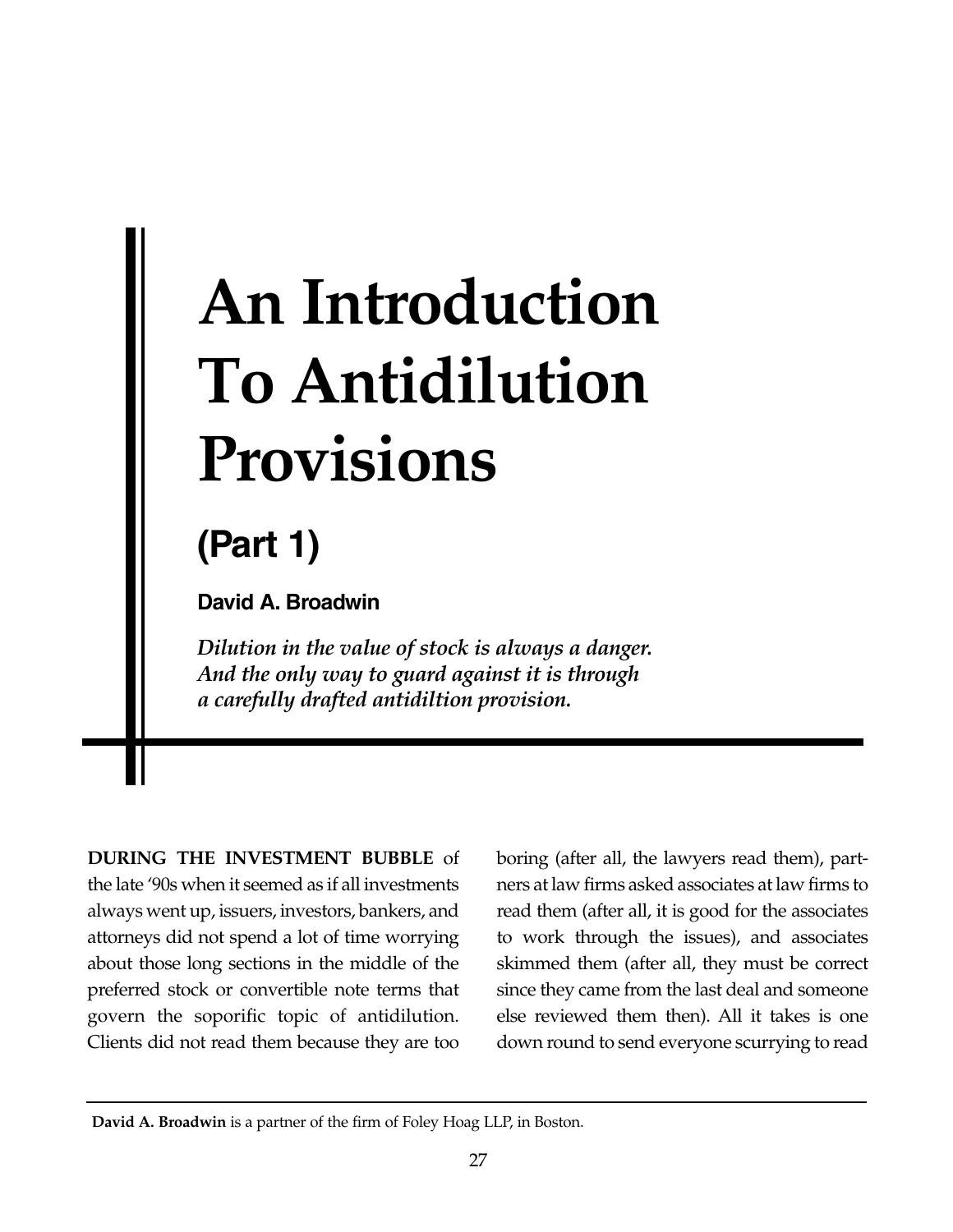them. With the bursting of the bubble came more than one down round.

Another result of the hot equity market of the '90s was the development of the market for so-called PIPE (private investment in public equity) transactions, in which a public company sells securities privately and registers the public resale of those securities by the investor. Many large public companies with active markets for their common equity and many smaller public companies with thin markets have engaged in PIPE transactions. Furthermore, because clear standards for antidilution provisions have evolved in the venture capital community, many attorneys have simply transferred these provisions into the public realm, where they may not be appropriate. Little systematic thought has been give to antidilution provisions in recent years. Some notable articles include Stephen I. Glover, *Solving Dilution Problems*, 51 Bus Law 1241 (1996); Stanley A. Kaplan, *Piercing the Corporate Boilerplate: Anti-Dilution Clauses in Convertible Securities*; 33 U. Chi. L. Rev. 1 (1965); David L. Ratner, *Dilution and Anti-Dilution: A Reply to Professor Kaplan,* 33 U. Chi. L. Rev. 494 (1966).

In general, antidilution provisions protect holders of convertible, exchangeable, or exercisable securities from adverse consequences that may result from certain corporate actions taken by the issuer. Although in all instances antidilution provisions should operate mechanically and many types of events should always be covered, in many cases, the type of antidilution protection that an investor will want should vary depending on the nature of the issuer and the difficulty of properly assessing the correct value for the issuer's underlying common stock. Different types of provisions should be negotiated for privately held companies than for large public companies with well established trading markets. Furthermore, there is a large class of small publicly held companies with thin trading markets, and special consideration should be given to these companies and what types of antidilution provisions would be appropriate for securities issued by them.

Antidilution provisions are contractual in nature, whether they appear in contractual agreements such as warrants or notes, or embedded in charter provisions in the form of preferred stock terms, and courts tend to interpret them narrowly and enforce them as written. *See Wood v. Coastal States Gas Corporation*, 401 A.2d 932 (Del. 1979). Sometimes, seemingly minor matters can have far-reaching consequences. In *Wood*, the certificate of incorporation of Coastal States Gas Corporation ("Coastal") omitted to include a provision for an antidilution adjustment upon a stock dividend. Despite the fact that the certificate of incorporation included provisions for many other typical situations (or perhaps for that reason) the Supreme Court of Delaware determined that the holders of Coastal's Preferred Stock had no right to an adjustment in the event of a stock dividend.

This article will consider the standard antidilution provisions as they exist in typical venture capital transactions, and the different considerations that arise in the context of public companies with active well established markets and public companies with thin markets. In addition, this article will consider, briefly, antidilution provisions in certain common investments such as options and warrants. Part 1 of this article focuses on the antidilution protection typically used in venture capital transactions. Part 2, which will appear in the August issue, will address the considerations that arise in the context of public securities as well as addresses certain commonly seen instruments such as options and warrants.

**THE CONTEXTS •** In the context of private venture capital transactions, antidilution provisions cover three types of occurrences: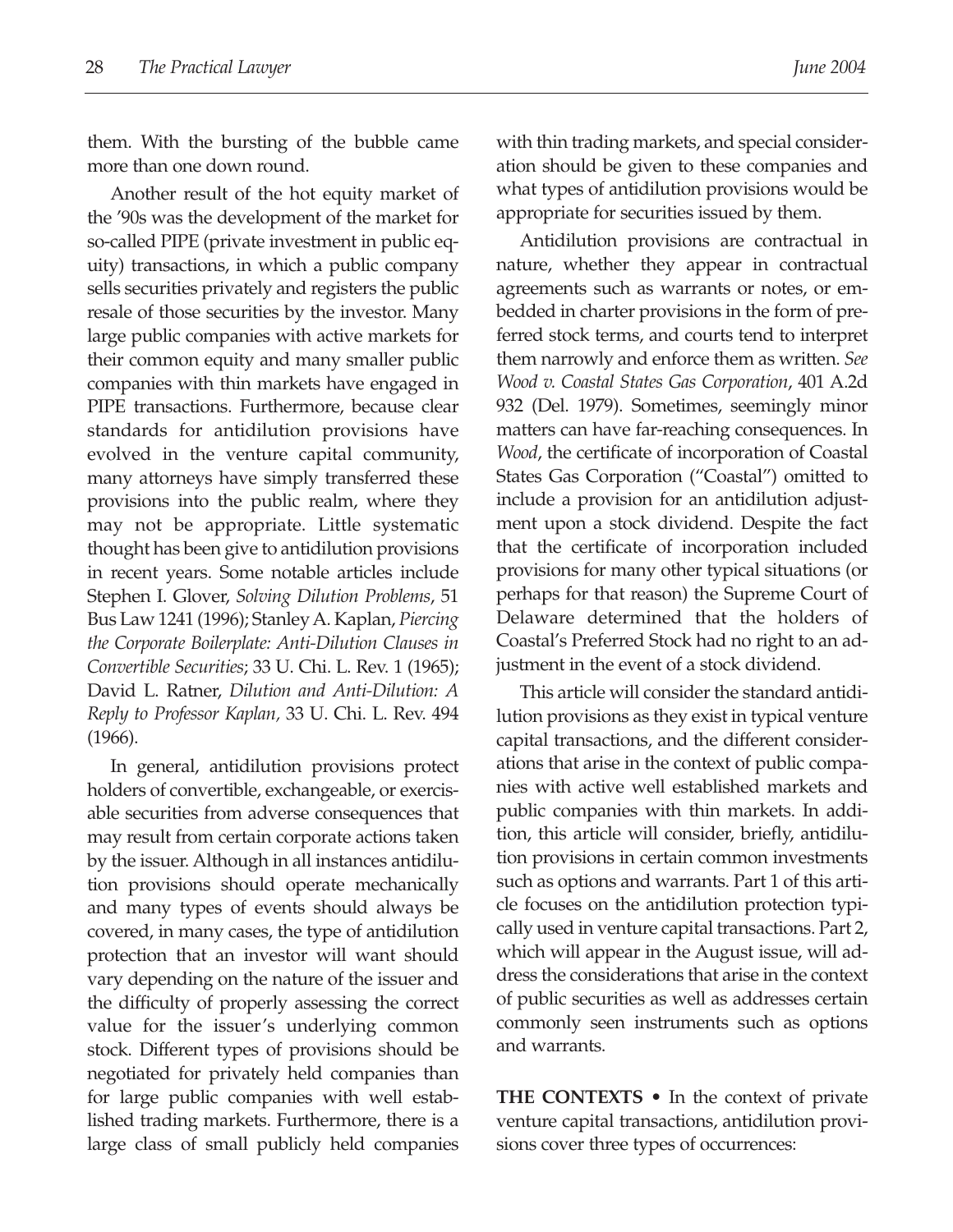• Forward and reverse stock splits, stock dividends, and similar events which, while they change the number of shares outstanding, do not change the relative ownership of the stockholders;

• Capital reorganizations, mergers, and similar events which cause changes in the common stock into which a convertible security may be converted or for which a warrant or option may be exercised; and

• Issuances of additional shares of common stock or common stock equivalents at prices below the conversion rate or exercise price of the convertible or exercisable security.

The first two of these occurrences are well understood and require little discussion. In the case of stock splits and similar events the exchange rate must be adjusted mathematically to preserve the deal among the parties. In the case of mergers and other changes to the common stock, the securities, or other consideration, to be received on conversion must be restated to reflect the changes to the common stock.

#### **The Low-Priced Issuance Problem**

In the case of low-priced issuances by privately held companies, investors typically bargain for and obtain a sharing of the risk of a decline in valuation with the existing stockholders. A typical venture capital investment takes the form of a purchase of preferred stock that is convertible into common stock of the issuer at the rate of one share of common stock for each share of preferred stock. If the issuer subsequently sells common stock (or its equivalent, i.e., other securities that are convertible into common stock) at a per share price of less than the original issue price per share of the preferred stock, the per share value of the venture capitalist's investment will decline.

#### *An Example*

Take a simple example, a venture capitalist acquires one million shares of Series APreferred Stock of Easy Company for \$1 million. Easy Company has a pre-money valuation of \$1 million and has one million shares of common stock outstanding. After the investment, Easy Company has a valuation of \$2 million (the original \$1 million plus the cash invested by the venture capitalist). Easy Company also has the equivalent of two million shares of common stock outstanding (the original one million plus the one million issuable upon conversion of the preferred stock). In this case, each share is worth one dollar. Assume now that hard times arrive, and Easy Company needs to raise more capital. Easy Company issues one million shares of Series B Preferred Stock for \$900,000 (90 cents per share). Easy Company is now worth \$2,700,000 (90 cents per share) and has the equivalent of three million shares of common stock outstanding. Each share is now worth 90 cents (including the shares for which the Series A investor paid one dollar). The venture capitalist's original \$1 million has been turned into \$900,000.

#### *How An Antidilution Provision Would Work*

A typical venture capital antidilution provision would operate to lower the conversion rate of the investor's Series A Preferred Stock to 97 cents from one dollar. That is, it would reduce the conversion rate to reflect the weighted average price at which the shares of Easy Company were issued. For these purposes, it values all stock outstanding before the issuance of the Series A Preferred Stock as issued at the same per share price as the Series A Preferred Stock, in the above example, one dollar per share. As a result, the total money deemed paid to Easy Company for its shares is \$2,900,000 and the total number of shares outstanding is three million yielding a weighted average price per share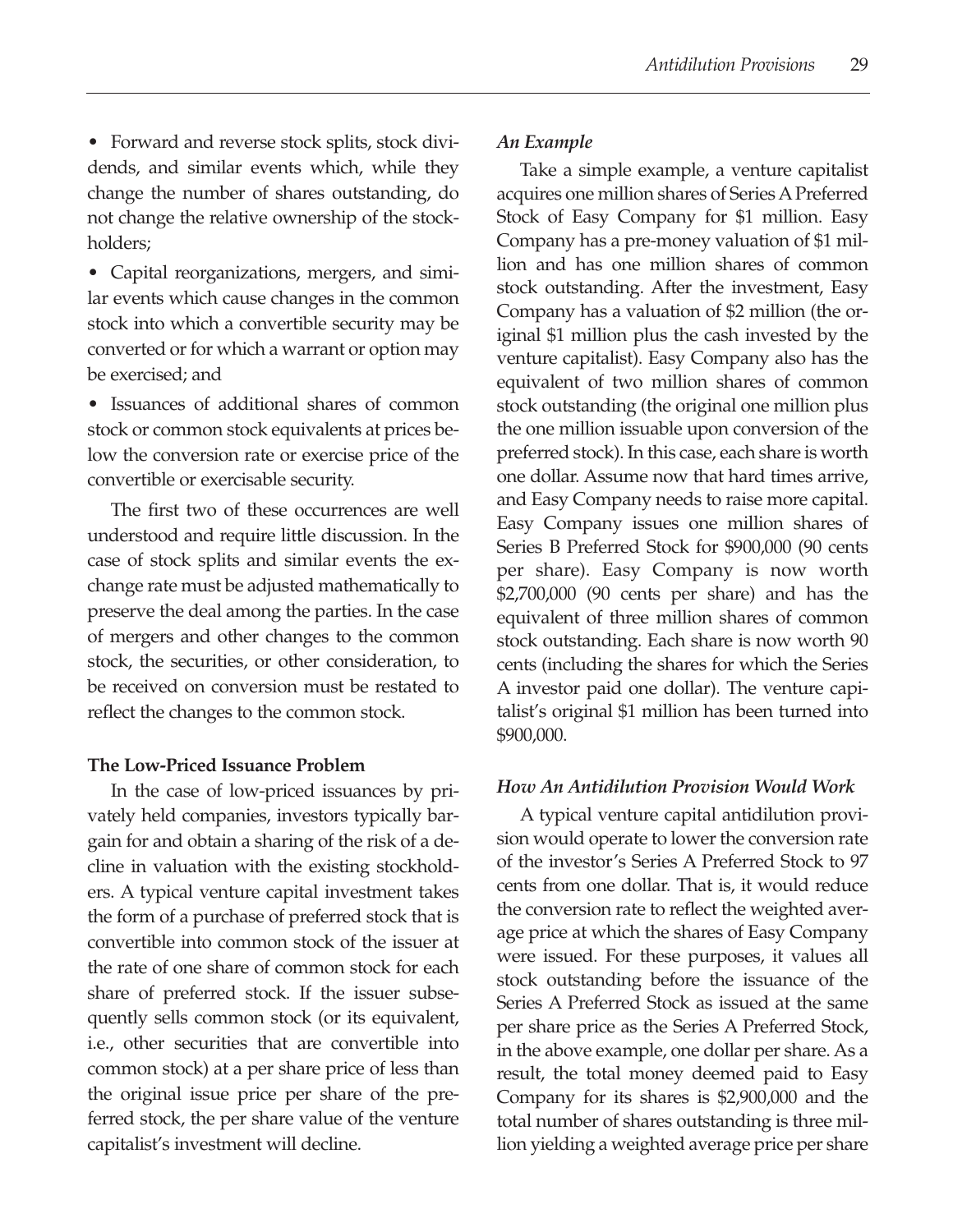of approximately 97 cents. This represents a conversion rate of one share of common stock for every .97 shares of Series A Preferred Stock. The Series A Preferred Stock would therefore convert into 1,030,928 shares of common stock. The following table illustrates the effect of this provision:

|                        | Capitalization<br>Before<br>Series B Issuance | Capitalization After<br>Series B Issuance |                  |                                                                                                                                                                         |
|------------------------|-----------------------------------------------|-------------------------------------------|------------------|-------------------------------------------------------------------------------------------------------------------------------------------------------------------------|
| Security               | Number of<br>Shares                           | Adjusted<br>Converted Rate                | Number<br>Shares | Notional Value                                                                                                                                                          |
| Common Stock 1,000,000 |                                               | N/A                                       | 1,000,000        | \$872,165                                                                                                                                                               |
| Series A<br>Preferred  | 1,000,000                                     | .97                                       | 1,030,928        | \$927,835                                                                                                                                                               |
| Series B               |                                               | .90                                       | 1,000,000        | \$900,000 Preferred<br>(Approximately,<br>since the Series B<br>Investor in this<br>example owes<br>slightly less than one<br>third. The actual<br>number is \$890,800) |
| Total                  |                                               |                                           | 3,030,928        | \$2,700,000                                                                                                                                                             |

As this table illustrates, a portion of the decline in value of Easy Company has been shifted to the holders of common stock from the Series A investors. In effect, the investor is asking the holders of common stock to bear some of the risk of an inaccurate valuation.

#### **Why Risk-Shifting Is Important**

The issuer could take the position that a decline in the value of the business is simply a risk that an investor takes. But this is unrealistic; venture investors and others want to shift some of the risk and cost of dilution to the holders of common stock. Investors use a variety of rationales to support this position. Perhaps the most compelling argument is that an investor is at an informational disadvantage relative to the founding stockholders and that the investor's valuation is based on assumptions about the business provided to it by the founders. If those assumptions turn out to be wrong, the argument goes, a disproportionate share of the loss should fall on the holders of common stock. In addition, investors will argue that the founders are in control of the day-to-day business activities of an issuer. As such, they have primary responsibility for preserving and, hopefully, growing the value of the company. If management is not successful, it should bear the brunt of the depreciation in value.

The venture capitalist's percentage ownership of Easy Company will also decline, but, strictly speaking, a mere decline in percentage ownership is not necessarily a dilution. Such a change could accompany an accretive event if additional shares are sold at a price above that paid by the venture capitalist. A decline in percentage interest, while it may accompany a dilutive transaction, goes more to issues of voting power and control than to financial value. A simple decline in percentage interest is dealt with in other contractual provisions such as rights of first refusal rather than antidilution provisions.

**ANATOMY OF A TYPICAL VENTURE CAP-ITAL ANTIDILUTION PROVISION** Venture capital transactions take a variety of forms, but tend to follow certain broad outlines. Several provisions are common to most transactions, and careful attention to them at the outset can help to avoid some of the more common difficulties.

#### **Definition Of Additional Securities**

The typical antidilution provision used in venture capital transactions starts with a definition of the types of issuances that may trigger an adjustment to the conversion rate of the instrument in question. From a drafting perspective, this definition begins by including all shares of common stock that may be issued in the future (either directly or indirectly through the issuance of options, warrants, and convertible instruments) and then excludes some specific issuances. As a result, any future issuance of any security will trigger an adjustment, unless it fits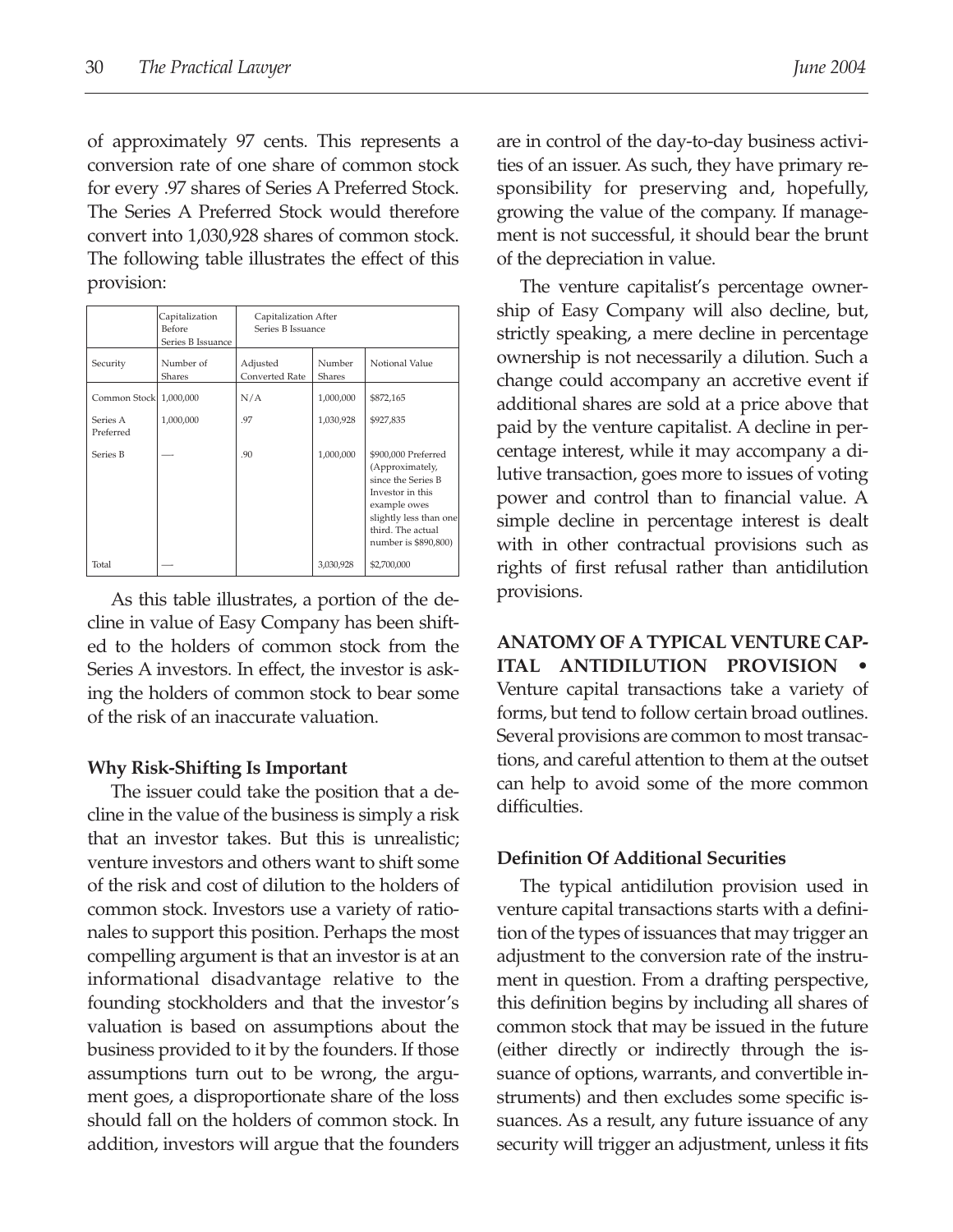into one of the specifically enumerated exceptions. Subject to the exclusions described below, all shares of common stock which are issued or which might be issued in the future pursuant to options, warrants, and other convertible securities (other than shares of common stock which are expressly excluded) are then defined as "Additional Shares of Common Stock."

#### *Typical Exceptions*

Some of the exceptions are self-evident and should always be included, without need for negotiation. The obvious exceptions include:

• Shares of common stock required to be issued in the future pursuant to options, warrants, and convertible instruments already outstanding on the issue date of the convertible instrument in question; and

• Shares of common stock issued or deemed issued as a dividend or distribution with respect to the relevant convertible security itself.

#### *Exception For Options*

Because outstanding securities are known at the time of the transaction, they can, and should, be taken into account in the valuation of the issuer and its securities. An issue may arise, however, with respect to options that have not been granted. Companies often plan for future issuances, and expect investors to take them into account at the time of a financing. A typical provision would set aside a specified number of options which may be issued to employees, consultants, and others without triggering antidilution protection. This exclusion reflects an understanding between the company and the investor concerning future possible transactions.

#### *Exception For Dividends*

With respect to dividends on the preferred stock itself, no adjustment is needed because, whatever dilutive effect such a dividend might have on stockholders generally, such a dividend would be accretive to the preferred stock.

#### *Miscellaneous Exceptions*

Other issuances which might be excluded are:

• Securities issued upon the conversion of the preferred stock itself (although this exclusion does not seem necessary since preferred stock is never converted below the applicable conversion rate);

• Securities issued in connection with lease lines, bank lines, and other commercial financings (again these are often subject to a negotiated maximum number); and

• Securities issued in an initial public offering.

#### *No Adjustment For*

*Shares Sold Over Conversion Price*

The definition of additional shares of common stock is followed by a provision making it clear that there will be no adjustment for shares sold (directly or indirectly) at a price per share in excess of the conversion price, whether or not such securities would otherwise fit within the definition of shares for which an adjustment could be made. From a financial point of view, issuances at a price per share greater than the conversion price would be accretive rather than dilutive. Furthermore, to the extent that antidilution provisions are intended to mitigate the risk that the investor has placed too high a valuation on the issuer, no adjustment would be needed.

#### *Exception For Approved Issuances*

The antidilution provisions sometimes exclude any issuance, whether in connection with a business transaction, financing, or otherwise, so long as the issuance is approved by the holders of a majority of the issued and outstanding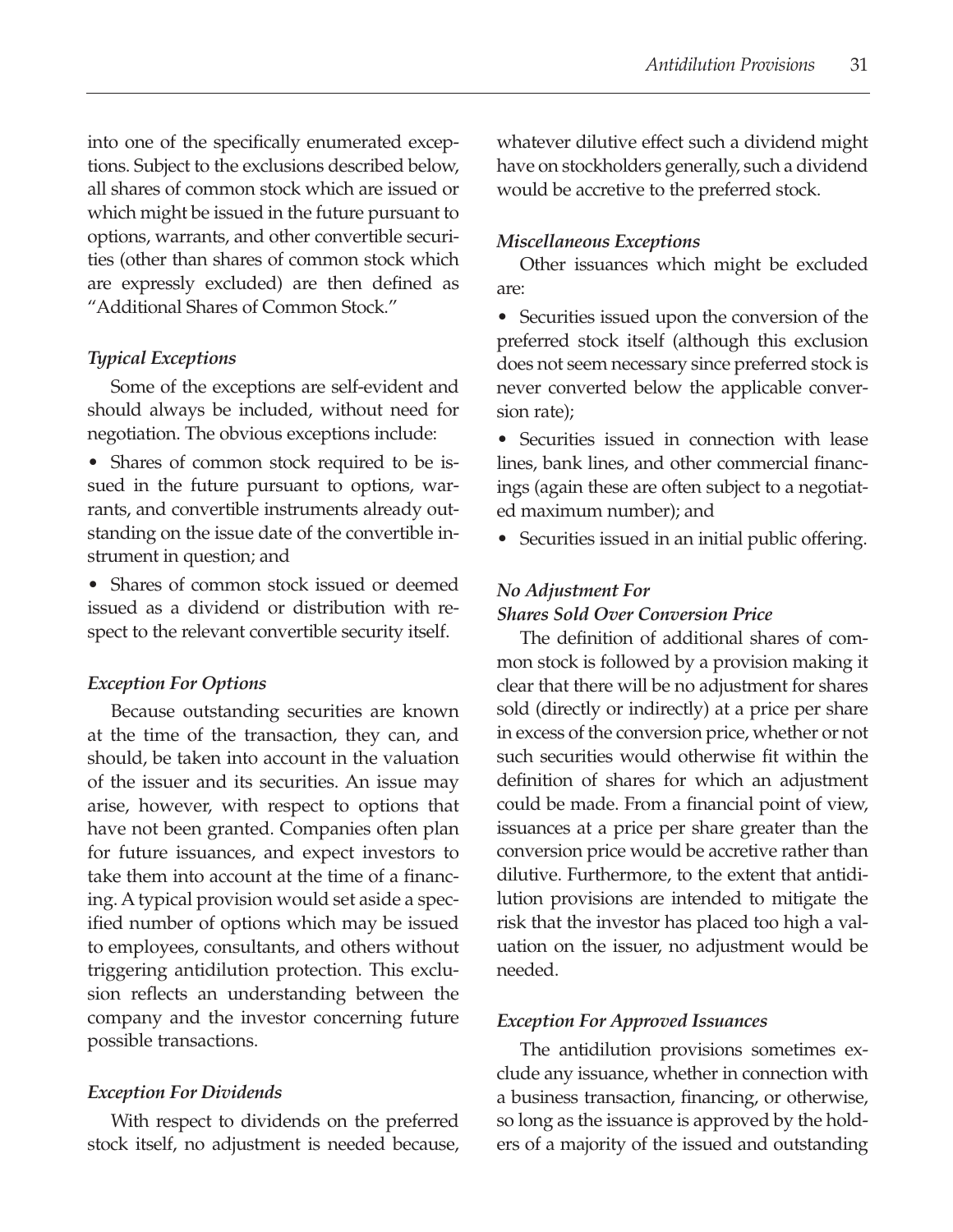shares of preferred stock. The purpose of this exclusion is to provide an issuer with flexibility to pursue reasonable business activities. This exclusion is particularly important when there are many holders of preferred stock, as may happen if the preferred stock financing includes friends, family and angels. In this case, it is a matter of administrative convenience.

#### **Dividends, Splits, And Other Algebraic Adjustments**

Once the universe of possible issuances of additional shares which may trigger the antidilution provisions is established, a typical venture capital antidilution provision will treat each type of issuance in turn. Some of these transactions are purely quantitative changes to the number of outstanding shares and are easily dealt with in an algebraic way. These issuances include:

- Splits (sometimes referred to as subdivisions);
- Reverse splits (sometimes referred to as combinations), and
- Common stock dividends.

#### *Formula For Splits*

The value of a convertible preferred stock could be dramatically and adversely affected if these types of changes are not dealt with. Assume Easy Company has one million shares of common stock outstanding and one million shares of Series A Preferred Stock outstanding (with a conversion rate of one-for-one). In this case, investors in Easy Company own one-half of the company's equity. If Easy Company then splits its common stock two-for-one, it will have two million shares of common stock outstanding and (assuming no adjustment is made to the preferred stock) one million shares of preferred stock outstanding. Without an adjustment, investors in Easy Company only own one-third of the company, but Easy Company is otherwise unchanged. To avoid this result, the conversion rate of the preferred stock must be reduced to a number that, when divided into the number of shares of preferred stock, will yield two million (in this case .5). Thus the conversion rate (i.e. 1) is multiplied by a fraction the numerator of which is the number of shares of common stock outstanding before the split and the denomination of which is the number of shares of common stock outstanding after the split. The formula can be stated as follows:

#### OR  $\times$  (CS1÷CS2)= NR.

In this formula, "OR" is the original conversion rate for the preferred stock; "NR" is the new conversion rate for the preferred stock; "CS1" is the common stock outstanding before the split; and "CS2" is the common stock outstanding after the split.

#### *Reverse Splits*

The same analysis applies to a reverse split. Suppose that instead of a split, Easy Company has a one for two reverse split. In this case, Easy Company would end up with 500,000 shares of common stock and one million shares of preferred stock. The preferred stock holders would now own two-thirds of the company. To make an appropriate adjustment, the preferred stock conversion rate (i.e. 1) would have to be multiplied by a fraction the numerator of which is the number of shares of common stock outstanding before the reverse split and the denominator of which is the number of shares of common stock outstanding after the reverse split. This new rate is then divided into the number of shares of preferred stock outstanding and this yields 500,000 shares of common stock to be issued upon conversion of the preferred stock.

#### *Common Stock Dividends*

Common Stock dividends issued pro rata to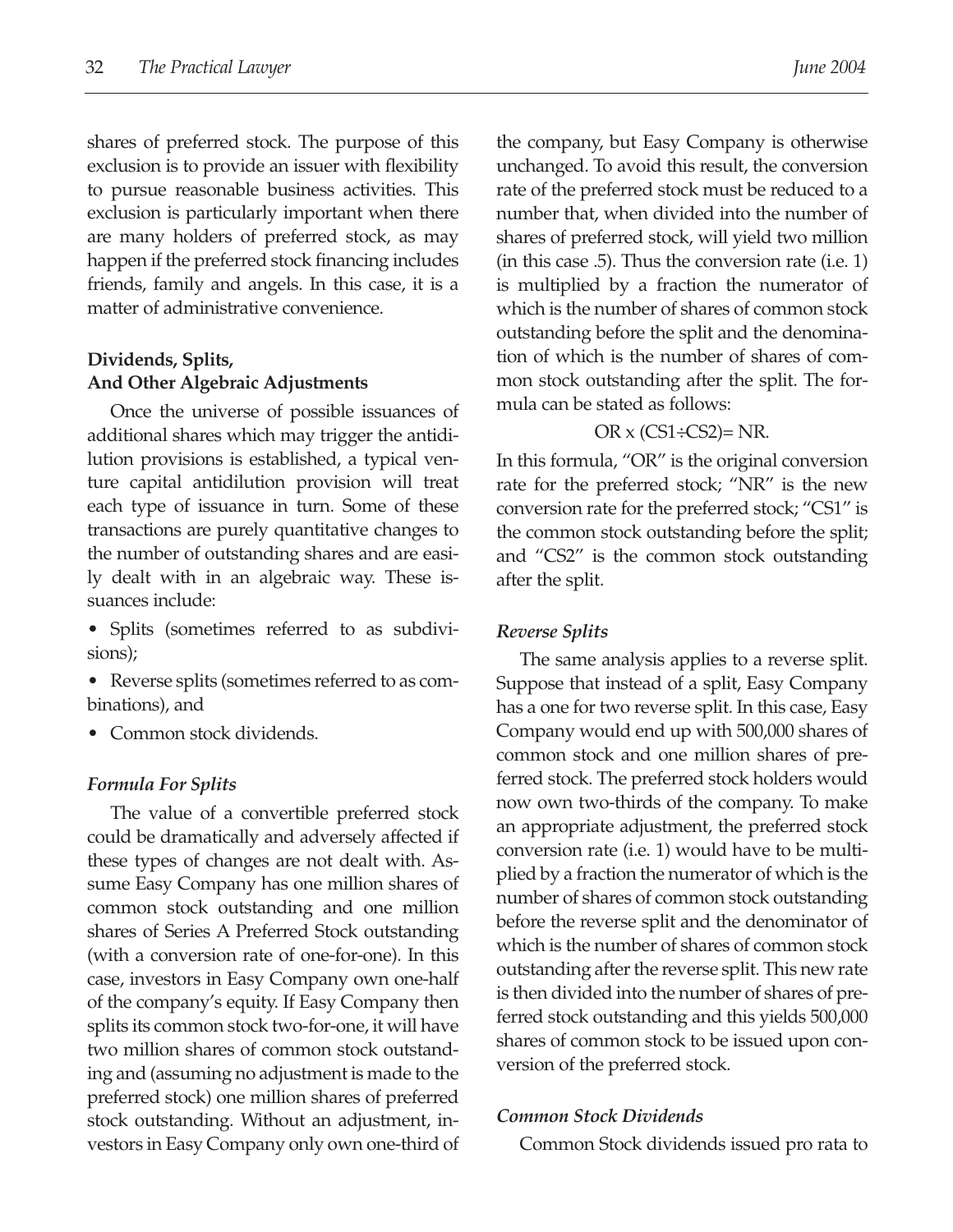holders of common stock behave exactly as stock splits. Other types of dividends can also be dilutive, but are not subject to the straightforward mathematical adjustments described above.

These formulas are precise and are triggered by changes in capital structure that do not reflect substantive changes in the underlying business, as a financing or an acquisition might. They are much the same as saying " $1/2$ " is the same as " $5/10$ ." Nevertheless, these adjustments are not automatic as a matter of law; they are contractual provisions which must appear in the relevant charter or contract. It is hard to imagine a circumstance in which the parties would intend anything other than that their securities be adjusted to reflect these events. Nevertheless, many companies have issued warrants (and possibly other securities) that do not have these provisions. The reasoning has been that all parties want a short, simple, clean warrant, and none of the parties expects a split or a dividend to occur. For this reason, the parties are willing to take the risk of an adverse event. Having said all that, one would like to have courts impute these provisions in each case in which they have not been drafted into the instruments, unless there is clear and convincing evidence of the parties' intent to the contrary.

#### **Adjustments For Structural Changes**

Changes to the basic structure of an issuer's business such as a merger with another business, a sale of assets or a reorganization, to name a few, are not susceptible to the same kind of algebraic treatment as stock splits and stock dividends. For example, if Easy Company and Fox Company merge, an entirely new company will be created with the shareholders of each owning a portion of the resulting entity. Presumably, the relative ownership of each group of stockholders will be based on the rela-

tive value of the businesses contributed. Thus, assuming Easy Company is worth half of Fox Company, the shareholders of Easy Company will own 1/3 of the combined entity. This result should obtain without regard to the actual number of shares of each company which may be outstanding before the merger. If Easy Company has two million shares outstanding and Fox Company has one million shares outstanding when Easy Company merges into Fox Company (which is the surviving company), Fox Company will issue 500,000 shares to the shareholders of Easy Company. As a result, Fox Company will have 1,500,000 shares outstanding after the merger, one third (500,000) of which will be owned by the former stockholders of Easy Company. This ratio should be the result of an arm's length negotiation and should reflect the relative values of the two businesses.

Assume that of Easy Company's original two million shares, one million are common stock and one million are preferred stock (convertible on a one-for-one basis). Under these conditions, half of the shares issuable to the shareholders of Easy Company should go to the holders of its preferred stock. Because the exchange ratios of a possible future merger are very rarely, if ever, known at the time of a preferred stock investment, a simple formula cannot be drafted to cover these situations. To make matters more complex, the consideration paid in a merger may not consist entirely of common stock. There may be multiple classes of stock or there may be stock and cash or other assets.

#### *Other Reorganizations And Reclassifications*

Similar concerns also arise in reorganizations and reclassifications that do not involve business combinations. For example, Easy Company may reclassify its common stock into voting and non-voting shares. This could be done for many reasons. If Easy Company has two million shares of stock outstanding, of which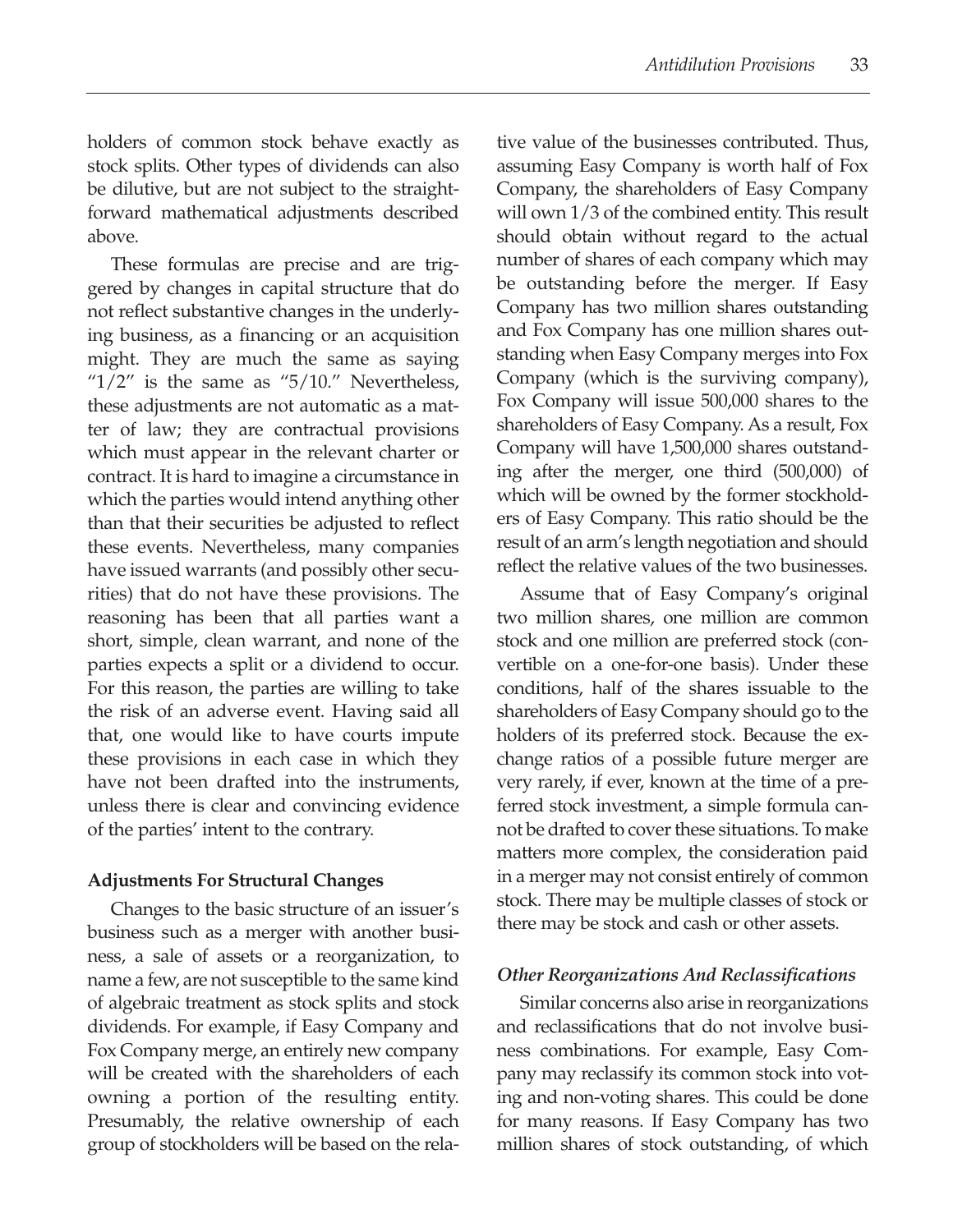one million of common stock and one million are shares of preferred stock (convertible on a one-for-one basis), and Easy Company reclassifies its common stock into 500,000 shares of voting stock and 500,000 shares of non-voting stock on a prorata basis, what should the preferred stock convert into? In this example, the answer seems easy: The preferred should convert half into voting and half into non-voting shares. Nevertheless, as in the case of mergers, reclassifications can be complex and are not likely to be known in advance of an investment.

#### *Transactions Involving Third Parties*

Often, transactions that involve third parties (such as mergers, consolidations, and sales of assets) are treated separately from those that only involve the issuer (such as reclassifications, exchanges and substitutions). Nevertheless, the basic approach to each of these types of transactions is the same. In each case, the antidilution terms provide that the outstanding preferred stock will be convertible into the kind and amount of stock and other securities and property that would have been received by the holder of preferred stock if he or she had converted his or her preferred shares immediately before such transaction. This basic statement is then followed by a provision to the effect that further adjustments will be made upon any future changes to the stock and other securities or property issued in the transaction.

Depending on the nature of the changes, these types of transactions can materially affect the risk characteristics of a conversion feature. For example, a preferred stock that converts into common stock converts into a security that has a higher level of upside and downside risk than a preferred stock that converts into a secured note. Assuming these transactions are fair and not entered into with the intent of undermining the value of the preferred stock, the usual and customary approach works well in almost all circumstances, since it gives the investor the right to acquire exactly what the common stockholders got. Presumably the aggregate risk embedded in the common stock was unbundled and distributed among several securities but, in the aggregate, is still present. The standard approach also has the benefit, over a more complex approach, of being easily understood and easily determinable. This simplicity makes it easier to engage in business combinations and other transactions than it would be if the more complex approach were used. Finally, if no provisions covering these circumstances were included, it would be necessary to negotiate with the preferred stockholder, without a baseline expectation from which to begin. A baseline expectation adds efficiency and continuity and reduces risk and cost in transactions. The traditional approach has the benefit of being a generally fair balance between economics and practicality. For these reasons, it is hard to imagine why parties would intend anything else.

#### **Adjustments For Financially Dilutive Events**

The types of events described above (stock splits, mergers, and the like) are not financially dilutive in the sense that they do not change the value associated with the equity of the issuer. Stock splits may allocate the value among a greater or lesser number of shares, but the value of the issuer remains constant. Similarly, a merger may cause the value to be added to that of another issuer, and the issuer's shareholders may own a smaller percentage of the resulting business, but, assuming an arm's-length negotiation, the value is the same. Nevertheless, new equity is not being raised and a new dollar price per share is not being set.

#### *New Valuations*

In the private company venture capital context, when additional shares of common stock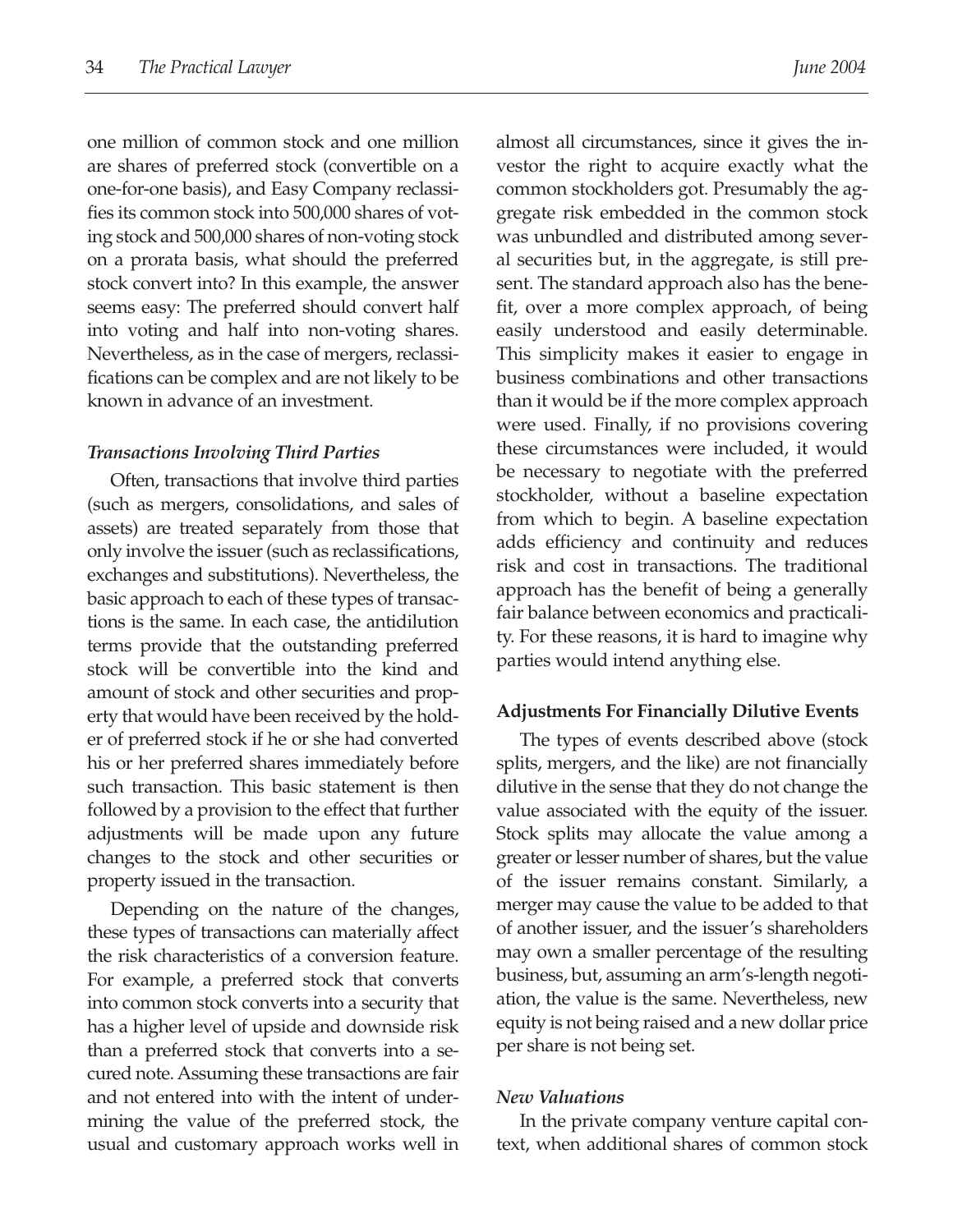are issued in a financing for cash, something different is true—new equity is raised and a new valuation is set. That valuation might be higher or lower than the valuation used at the time the existing preferred stock was sold and its initial conversion rate established. If the new price is higher than the applicable conversion rate, the transaction will be accretive (in a financial sense). For example, assume Easy Company has two million shares outstanding, one million of common stock (worth one dollar per share) and one million of preferred stock convertible on a one for one basis (i.e. at one dollar per share). If Easy Company then issues one million shares of preferred stock convertible at a two shares of preferred stock for one share of common stock basis (i.e. at two dollars per share), the implicit value of East Company will have gone up. The notional value of a share of common stock would be two dollars. As a result, Easy Company, which had a value of \$2 million before the issuance, would have a value of \$5 million after the issuance, and each share of common stock would be worth two dollars. Such a transaction would confirm that the original valuation at which the Series A Preferred was purchased was fair to the investor. Although some sort of theoretical argument could be made for an upward adjustment to the conversion rate, don't try it—no sensible investor will ever agree to it.

#### *Down Rounds*

The opposite is true, however, when new money is raised at a valuation below that at which the last financing took place. Such a financing is commonly referred to as a "down round." For example, assume Easy Company has two million shares outstanding, one million shares of common stock (worth one dollar per share) and one million shares of preferred stock convertible on a one for one basis (i.e. at one dollar per share). If Easy Company then issues two million shares of a new series of preferred stock convertible on a one share of perferred stock for two shares of common stock basis (i.e. at 50 cents per share), the valuation of Easy Company will have declined. The notional value of a share of common stock would be 50 cents. As a result, Easy Company, which had a valuation of \$2 million (or one dollar per share) before the issuance, would have a value of \$2 million (or 50 cents per share) after the offering. Immediately after this offering, the common stock would have a value of \$500,000 as would the initial series of preferred stock. Absent a contractual agreement to the contrary, the common stock and the preferred stock share equally in the loss of value.

#### *Disproportionate Sharing*

Venture capitalists, however, insist upon disproportionate sharing. Disproportionate sharing comes in two basic varieties: weighted average and full ratchet. Weighted average is by far the most prevalent allocation method and is widely considered the most fair.

#### *Weighted Average*

As its name implied, the weighted average method involves a calculation of the weighted average price at which shares have been issued and adjusts the conversion price to that number. For example, return to Easy Company. Easy Company issued one million shares of common stock at one dollar per share, one million shares of Series A Preferred stock of one dollar per share, and two million shares of Series B Preferred Stock at 50 cents a share. Easy Company has raised \$3 million and issued four million shares with a weighted average price per share of 75 cents. If the Series A Preferred Stock had a weighted average price adjustment, the conversion price of this series would be reduced from one dollar to 75 cents. At 75 cents the Series A Preferred Stock would be convertible into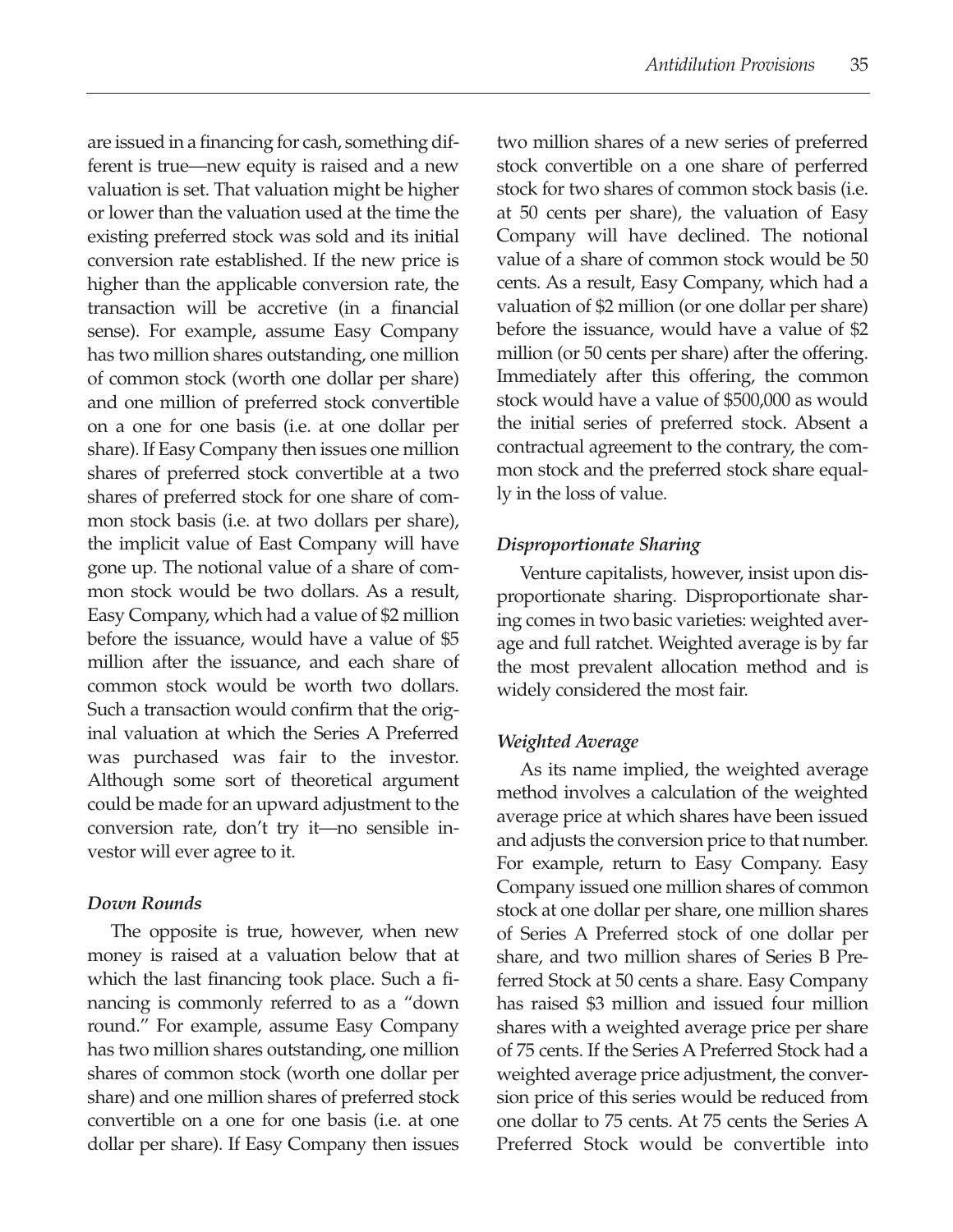1,333,333 shares of common stock (not one million). Presumably, the Series B investor would take this adjustment into account at the time of her investment. After such an investment Easy Company's capitalization would look as follows:

- Common Stock 1,000,000;
- Series A Preferred Stock 1,333,333;
- Series B Preferred Stock 2,000,000.

If Easy Company had a full ratchet provision, the conversion price of the Series A would be adjusted to the lowest price at which additional shares of common stock are issued (50 cents in the example of Easy Company). In such a situation Easy Company's capitalization would work as follows:

- Common Stock 1,000,000;
- Series A Preferred Stock 2,000,000;
- Series B Preferred Stock 2,000,000.

As these tables indicate, a full-ratchet provision can have a draconian effect on the common stock. This effect is exacerbated by the fact that the full ratchet provision does not take into account the number of shares issued at the low price. Thus, if one share of Series B Preferred Stock were issued for 50 cents, Easy Company's capitalization would look as follows:

- Common Stock 1,000,000;
- Series A Preferred Stock 2,000,000;
- Series B Preferred Stock 1.

The principal justification advanced for fullratchet provisions is that valuation is highly uncertain. Often the investor believes that management has asked for a very highly speculative valuation. As a result, the investors agree to the high valuation but ask for a full ratchet provision to guard against dramatic valuation risk. For this reason, full ratchet provision tends to become more popular in very risky transactions or in periods of economic uncertainty. From management's point of view, it is very important to guard against the draconian effects of a full ratchet provision in every way possible, including taking great care to exclude all planned or anticipated possible issuances from the operation of the provision (done by excluding them from the definition of additional shares of common stock) and limiting the provision to a fixed period of time—say one year.

#### *Formula For Weighted Average*

For drafting clarity, the weighted average adjustment provision often includes a formula along the following lines:

$$
NCP = \frac{(P1)(Q1) + (P2)(Q2)}{Q1 + Q2}
$$

In this formula, "NCP" is the new conversion price; "P1" is the conversion price in effect before the new issue; "Q1" is shares outstanding (or deemed outstanding before the new issue); "P2" is the weighted average price of shares issued (or deemed issued) in the new issue; and "Q2" is the number of shares issued (or deemed issued) in the transaction.

#### *Identifying The Outstanding Shares*

One issue that seems to arise with great frequency is determining which shares are outstanding or deemed to be outstanding before the new dilutive issue. In particular, should shares that are potentially subject to options that have not been granted from the company's option plan be included or excluded? Keep in mind that the larger the number of shares outstanding before a dilutive issuance the less dilution will be involved. For this reason, the holders of common stock would like to treat as many shares as possible as outstanding and the preferred stockholders want to include as few as possible. Practitioners and investors often refer to "broad based weighted average" provisions; however, there is no accepted definition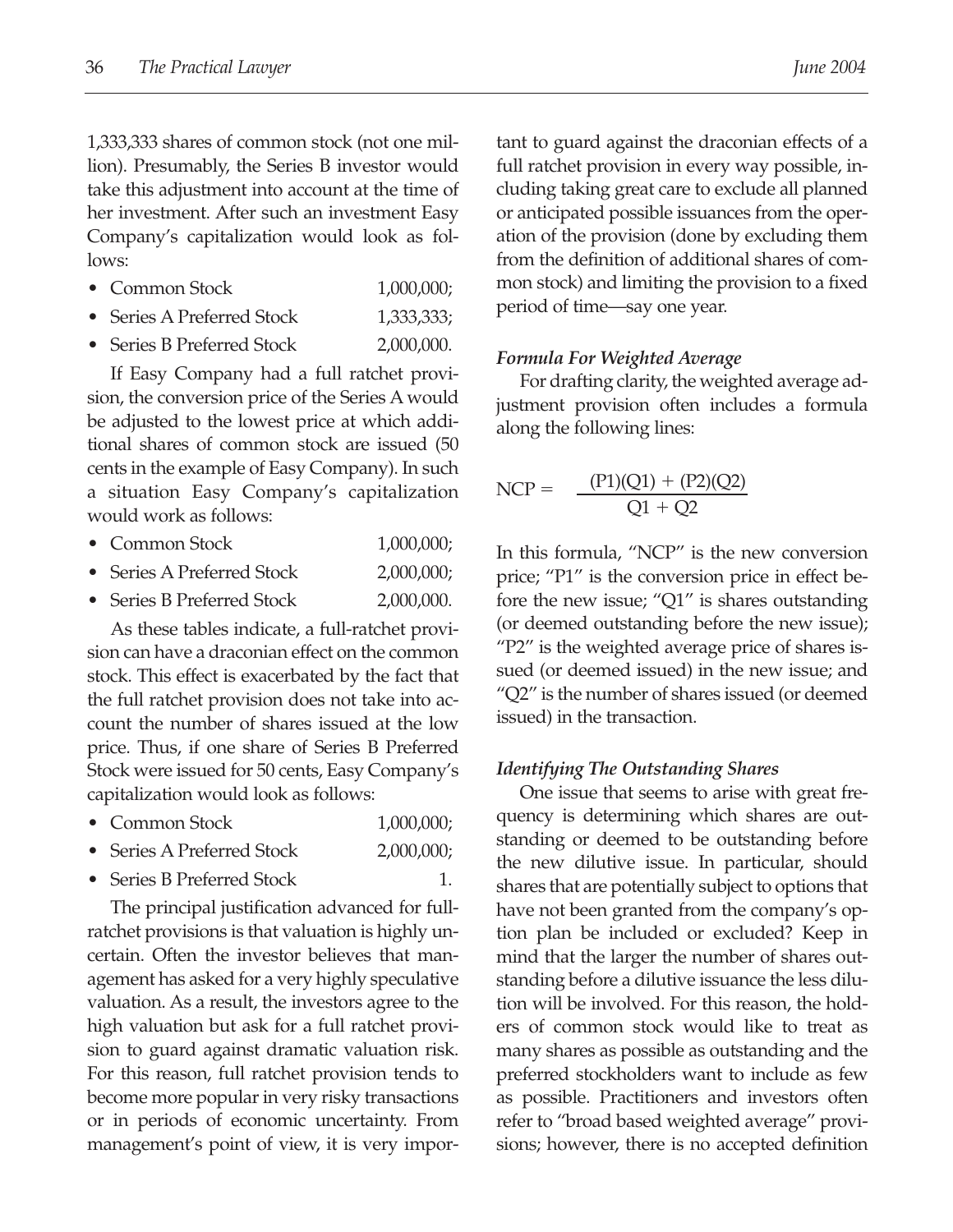of "broad-based" in this context. As a result, the drafting must be very clear on this point.

#### **Additional Provisions**

In addition to the substantive provisions discussed above, the antidilution provisions of a typical preferred stock also include several general provisions designed to ensure the proper operation of the substantive provisions.

#### *Ministerial Provisions*

Some of these provisions are of a ministerial nature. These provisions require that the issuer send advance notices of record dates for dividends and similar events to the holders of preferred stock. Such notice gives the holders the opportunity to convert and participate directly in the event, rather than through the operation of the antidilution provision. The issuer is also required to send notice as to each adjustment of the conversion price. This notice provision typically requires that the issuer deliver a certificate to each holder of preferred stock describing each adjustment and detailing the facts and calculations on which the adjustment is based.

Another provision requires the issuer to reserve and keep available at all times sufficient authorized and unissued shares of common stock to accommodate the conversion of all of the issued and outstanding preferred stock. There is often a provision expressly prohibiting the issuer from closing its stock transfer books against the transfer of any shares of preferred stock or common stock issuable upon conversion of the preferred stock. The issuer is also often required to pay any taxes which may be incurred by virtue of its issuance of any shares of common stock upon conversion of the preferred stock. Finally, the issuer is obligated to take all actions necessary to assume that all shares of common stock issued upon conversion of shares of preferred stock will be duly and validly issued, fully paid and non-assessable. With these provisions the mechanics are complete.

#### **Final Provisions**

Two final provisions are also often included. One is a covenant that the corporation will not take any action, by amending its charter or otherwise, to violate the effect of the antidilution provisions. The other is a covenant to act in good faith and make appropriate adjustments to the conversion price for events which are not specifically dealt with in the preferred stock designation. This latter provision is an attempt to give courts a basis upon which to reform the contract on the occurrence of some unforeseen dilutive event.

*Part 2 of this article, which will appear in the August issue, will address certain frequently encountered instruments such as options and warrants and will examine the considerations that arise in the context of public securities.* 

#### **PRACTICE CHECKLIST FOR An Introduction To Antidilution Provisions (Part 1)**

There is only one reliable way to deal with the risk that the value of securities may be diluted by developments in a company's capital structure: through a well thought-out antidilution provision.

• An antidilution provision should start with a definition of the types of issuances that may trigger an adjustment to the conversion rate of the instrument in question. This definition should include all shares of common stock that may be issued in the future (either directly or indirectly through the issuance of options, warrants, and convertible instruments) and then exclude some specific issuances.